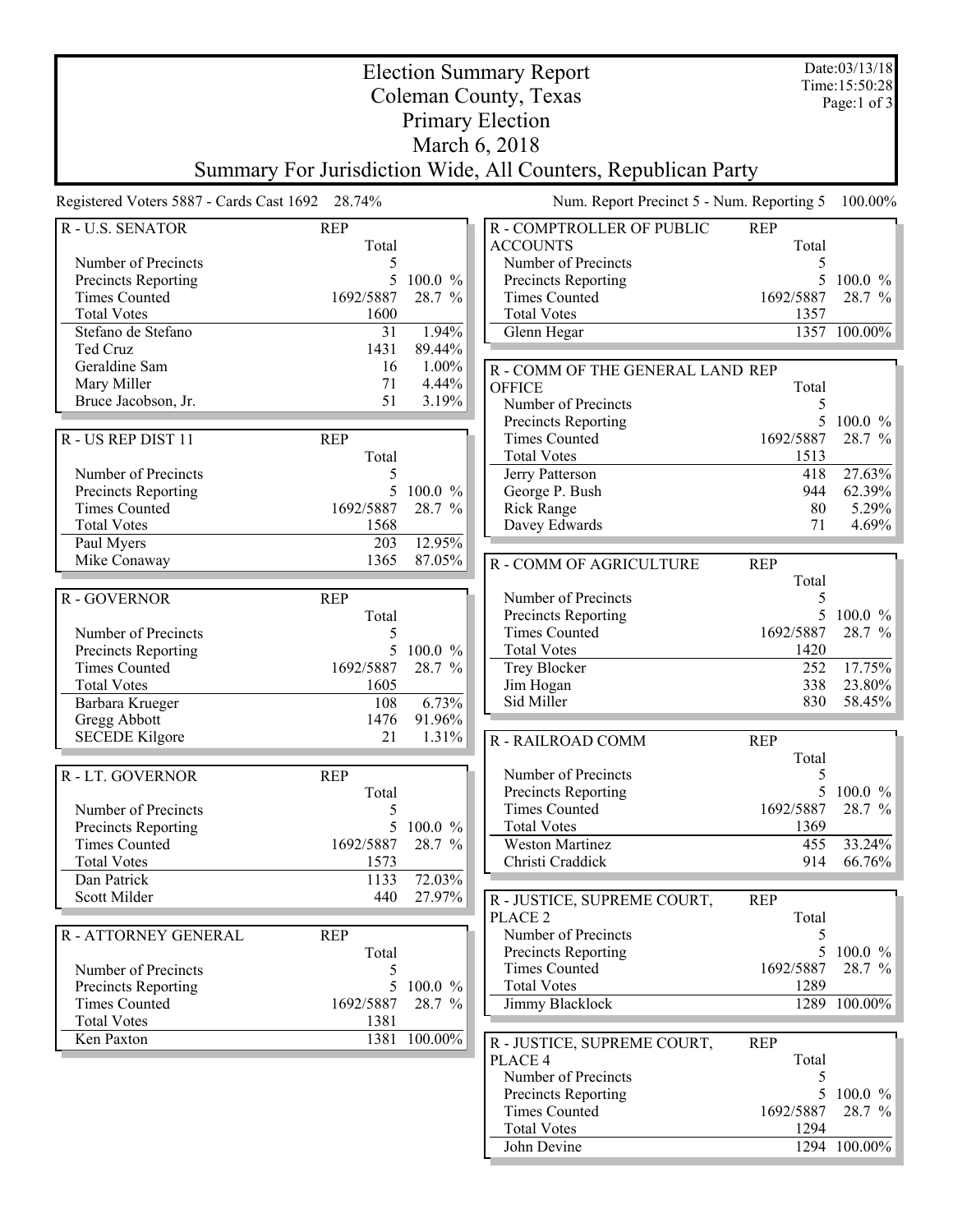| <b>Election Summary Report</b>                                |                   |                                     |                                             |                                           | Date:03/13/18<br>Time:15:50:28 |  |  |  |  |
|---------------------------------------------------------------|-------------------|-------------------------------------|---------------------------------------------|-------------------------------------------|--------------------------------|--|--|--|--|
| Coleman County, Texas                                         |                   |                                     |                                             |                                           |                                |  |  |  |  |
| Page:2 of 3<br><b>Primary Election</b>                        |                   |                                     |                                             |                                           |                                |  |  |  |  |
| March 6, 2018                                                 |                   |                                     |                                             |                                           |                                |  |  |  |  |
| Summary For Jurisdiction Wide, All Counters, Republican Party |                   |                                     |                                             |                                           |                                |  |  |  |  |
| Registered Voters 5887 - Cards Cast 1692 28.74%               |                   |                                     |                                             | Num. Report Precinct 5 - Num. Reporting 5 | 100.00%                        |  |  |  |  |
| R - JUSTICE, SUPREME COURT,                                   | <b>REP</b>        |                                     | <b>R-COUNTY JUDGE</b>                       | <b>REP</b>                                |                                |  |  |  |  |
| PLACE 6                                                       | Total             |                                     |                                             | Total                                     |                                |  |  |  |  |
| Number of Precincts<br>Precincts Reporting                    | 5<br>5            | $100.0 \%$                          | Number of Precincts<br>Precincts Reporting  | 5                                         | $100.0 \%$                     |  |  |  |  |
| <b>Times Counted</b>                                          | 1692/5887         | 28.7 %                              | <b>Times Counted</b>                        | 1692/5887                                 | 28.7 %                         |  |  |  |  |
| <b>Total Votes</b>                                            | 1278              |                                     | <b>Total Votes</b>                          | 1651                                      |                                |  |  |  |  |
| Jeff Brown                                                    |                   | 1278 100.00%                        | Jeromy Watson                               | 675                                       | 40.88%                         |  |  |  |  |
|                                                               |                   |                                     | <b>Billy Bledsoe</b>                        | 976                                       | 59.12%                         |  |  |  |  |
| R - PRESIDING JUDGE, COURT OF                                 | <b>REP</b>        |                                     |                                             |                                           |                                |  |  |  |  |
| <b>CRIMINAL APPEALS</b>                                       | Total             |                                     | R - DISTRICT CLERK                          | <b>REP</b>                                |                                |  |  |  |  |
| Number of Precincts                                           | 5                 |                                     |                                             | Total                                     |                                |  |  |  |  |
| Precincts Reporting<br><b>Times Counted</b>                   | 5<br>1692/5887    | 100.0 %<br>28.7 %                   | Number of Precincts<br>Precincts Reporting  | 5<br>5                                    | $100.0 \%$                     |  |  |  |  |
| <b>Total Votes</b>                                            | 1309              |                                     | <b>Times Counted</b>                        | 1692/5887                                 | 28.7 %                         |  |  |  |  |
| Sharon Keller                                                 | 573               | 43.77%                              | <b>Total Votes</b>                          | 1422                                      |                                |  |  |  |  |
| David Bridges                                                 | 736               | 56.23%                              | Darlene Huddle                              |                                           | 1422 100.00%                   |  |  |  |  |
|                                                               |                   |                                     |                                             |                                           |                                |  |  |  |  |
| R - JUDGE, COURT OF CRIMINAL                                  | <b>REP</b>        |                                     | <b>R-COUNTY CLERK</b>                       | <b>REP</b>                                |                                |  |  |  |  |
| <b>APPEALS PLACE 7</b>                                        | Total             |                                     |                                             | Total                                     |                                |  |  |  |  |
| Number of Precincts                                           | 5                 |                                     | Number of Precincts                         | 5                                         |                                |  |  |  |  |
| Precincts Reporting                                           | 5                 | 100.0 %                             | Precincts Reporting                         | 5                                         | 100.0 %                        |  |  |  |  |
| <b>Times Counted</b><br><b>Total Votes</b>                    | 1692/5887<br>1248 | 28.7 %                              | <b>Times Counted</b><br><b>Total Votes</b>  | 1692/5887<br>1480                         | 28.7 %                         |  |  |  |  |
| Barbara P. Hervey                                             | 1248              | 100.00%                             | Stacey Mendoza                              |                                           | 1480 100.00%                   |  |  |  |  |
|                                                               |                   |                                     |                                             |                                           |                                |  |  |  |  |
| R - JUDGE, COURT OF CRIMINAL                                  | <b>REP</b>        |                                     | <b>R-COUNTY TREASURER</b>                   | <b>REP</b>                                |                                |  |  |  |  |
| <b>APPEALS PLACE 8</b>                                        | Total             |                                     |                                             | Total                                     |                                |  |  |  |  |
| Number of Precincts                                           | 5                 |                                     | Number of Precincts                         | 5                                         |                                |  |  |  |  |
| Precincts Reporting<br>Times Counted                          | 5<br>1692/5887    | $100.0 \%$<br>28.7<br>$\frac{0}{0}$ | Precincts Reporting<br><b>Times Counted</b> | 5<br>1692/5887                            | $100.0 \%$<br>28.7 %           |  |  |  |  |
| <b>Total Votes</b>                                            | 1274              |                                     | <b>Total Votes</b>                          | 1442                                      |                                |  |  |  |  |
| Jay Brandon                                                   | 557               | 43.72%                              | Jerri Ann Chambers                          |                                           | 1442 100.00%                   |  |  |  |  |
| Michelle Slaughter                                            | 512               | 40.19%                              |                                             |                                           |                                |  |  |  |  |
| Dib Waldrip                                                   | 205               | 16.09%                              | R - COUNTY COMM, PCT 2                      | <b>REP</b>                                |                                |  |  |  |  |
|                                                               |                   |                                     |                                             | Total                                     |                                |  |  |  |  |
| R - STATE REPRESENTATIVE, DIST REP                            |                   |                                     | Number of Precincts                         | 2                                         |                                |  |  |  |  |
| 60                                                            | Total             |                                     | Precincts Reporting                         |                                           | 2 100.0 $\%$                   |  |  |  |  |
| Number of Precincts                                           | 5                 |                                     | <b>Times Counted</b>                        | 379/1562                                  | 24.3 %                         |  |  |  |  |
| Precincts Reporting<br><b>Times Counted</b>                   | 1692/5887         | 5 100.0 %<br>28.7 %                 | <b>Total Votes</b><br>Rick Beal             | 325                                       | 325 100.00%                    |  |  |  |  |
| <b>Total Votes</b>                                            | 1580              |                                     |                                             |                                           |                                |  |  |  |  |
| Mike Lang                                                     | 931               | 58.92%                              | R - COUNTY COMM, PCT 4                      | <b>REP</b>                                |                                |  |  |  |  |
| <b>Gregory Risse</b>                                          | 176               | 11.14%                              |                                             | Total                                     |                                |  |  |  |  |
| Jim Largent                                                   | 473               | 29.94%                              | Number of Precincts                         |                                           |                                |  |  |  |  |
|                                                               |                   |                                     | Precincts Reporting                         |                                           | $100.0 \%$                     |  |  |  |  |
| R - CHIEF JUSTICE, 11TH COURT OF REP                          |                   |                                     | <b>Times Counted</b>                        | 544/1492                                  | $36.5 \%$                      |  |  |  |  |
| <b>APPEALS DISTRICT</b>                                       | Total             |                                     | <b>Total Votes</b>                          | 524                                       |                                |  |  |  |  |
| Number of Precincts                                           | 5                 |                                     | Alan Davis                                  | 375                                       | 71.56%                         |  |  |  |  |
| Precincts Reporting<br><b>Times Counted</b>                   | 5<br>1692/5887    | 100.0 %<br>28.7 %                   | Michael D. Wilson                           | 149                                       | 28.44%                         |  |  |  |  |
| <b>Total Votes</b>                                            | 1242              |                                     |                                             |                                           |                                |  |  |  |  |
| John Bailey                                                   |                   | 1242 100.00%                        |                                             |                                           |                                |  |  |  |  |
|                                                               |                   |                                     |                                             |                                           |                                |  |  |  |  |